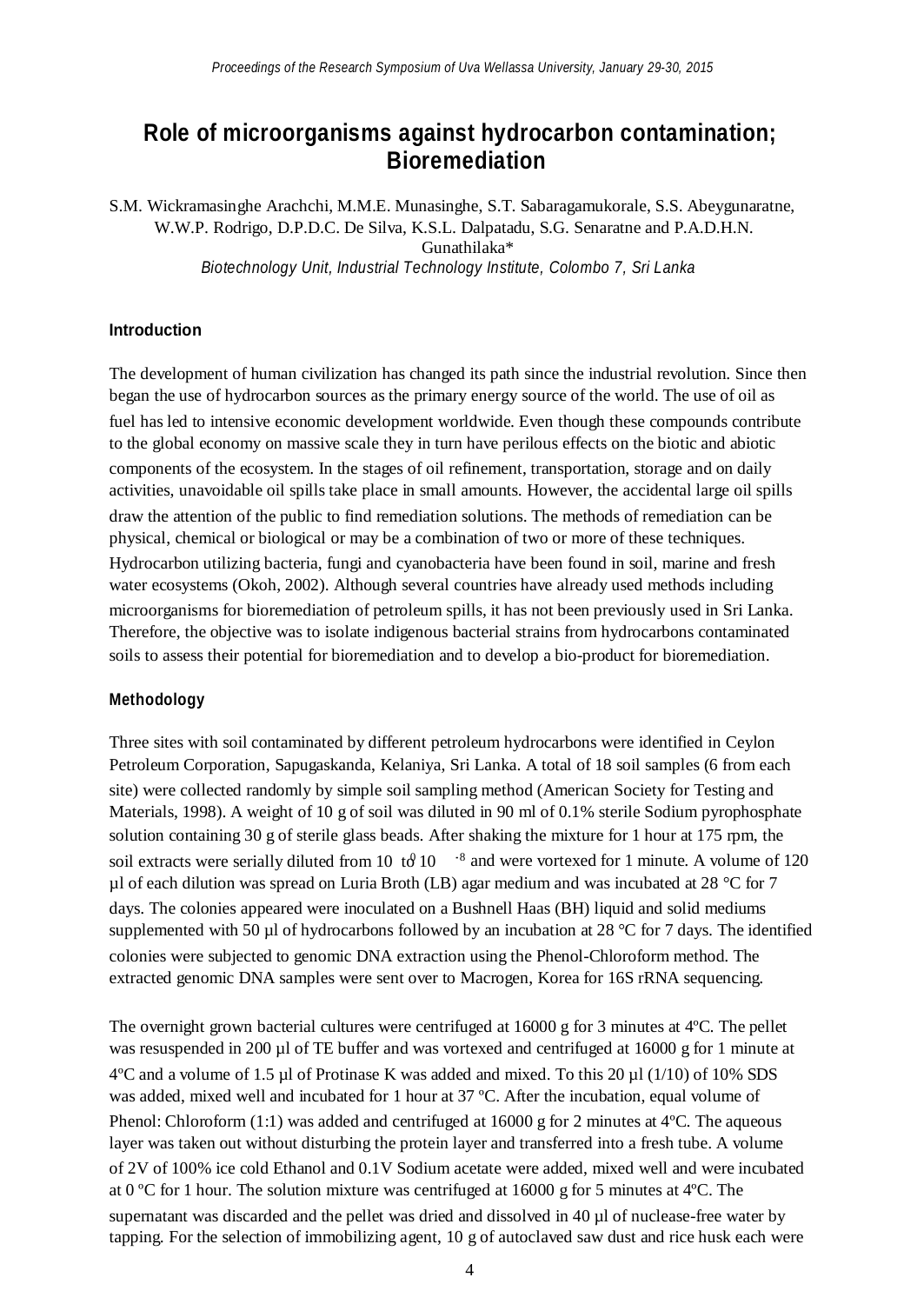mixed with 7.5 ml of Yeast Extract Glucose (YEG) broth separately and was autoclaved. Then the washed, pure bacterial cells were inoculated on to autoclaved rice husk and saw dust at room temperature and were incubated at 30 °C at 150 rpm for 5-6 days in a shaking incubator. The immobilized samples were washed with sterile saline water for 3 times and were inoculated on BH agar plates with diesel.

Pure cultures of selected bacterial strains were inoculated with LB agar and were incubated overnight. A single colony of each bacterial strain was inoculated on 5 ml of LB broth. The cultured cells were centrifuged at 2000 g at 4°C for 10 minutes and the pellet was dissolved in 5 mL of phosphate buffer and re-centrifuged under the same conditions. Then the pellet was re-suspended in 5 ml of phosphate buffer. A mass of 14 g of autoclaved rice husk were mixed with 21 ml of YEG broth and was autoclaved. Then 2 ml of washed Bacterial cultures were inoculated on 2 g of autoclaved rice husk at room temperature separately and were incubated at 30 °C at 150 rpm for 5-6 days in a shaking incubator until a heavy culture develops. A volume of 20 ml of water was contaminated with 2 ml of diesel and 0.2 g of immobilized rice husk was added on top of the oil layers under sterile conditions. Turbidity and the time taken for the disruption of oil layer in the water were compared with a control.

#### **Results and Discussion**

A total of 10 bacterial strains were isolated from 18 samples of soil originating from three different places contaminated with petroleum hydrocarbons (Table 01).

| Name of the Bacterial strain | Pathogenisity (Disease Caused) |
|------------------------------|--------------------------------|
| Microbacterium oleivorans    | <b>Bacteremia</b>              |
| Ochrobactrum intermedium     | <b>Bacteremia</b>              |
| Pseudomonas aeruginosa       | Opportunistic                  |
| Agrobacterium tumefaciens    | Opportunistic                  |
| Achromobacter xylosoxidans   | Opportunistic                  |
| Enterobacter aerogenes       | Opportunistic                  |
| Raoultella ornithinolytica   | Fish Pathogen                  |
| Acinetobacter calcoaceticus  | Opportunistic                  |
| Paenibacillus odorifer       | Non-Pathogenic                 |
| Acinetobacter oleivorans     | Non-Pathogenic                 |
|                              |                                |

Table 01: List of identified bacterial species and their risk assessment. The efficiency of the hydrocarbon degradation by the *A. oleivorans* and *P. odorifer* was evaluated individually.

Isolation was carried out using the traditional microbiological technique with petri dishes containing selective agars with hydrocarbons (petroleum, diesel and heavy fraction of refined petroleum) as the sole source of carbon. According to the experiment the rice husk was identified as the suitable immobilizing agent with compared to saw dust due to its floating ability, high binding affinity and high content of Silicon dioxide which delays biodegradation. The bacterial growth of immobilized saw dust on BH (Figure 1) medium was low compared to that of rice husk (Figure 2). A total of five bacterial strains (*M. oleivorans, P. aeruginosa* , *A. oleivorans* , *P. odorifer, R. ornithinolytica*) out of ten sequenced bacterial samples were identified as suitable candidates for the current research study due to their own specific properties of emulsifying and bioremediation capacities. Further, *A. oleivorans* and *P. odorifer* bacterial species were selected as the ideal candidates to introduce to the hydrocarbon contaminated sites in the natural environment for the bioremediation based on non pathogenic ability (Table 1